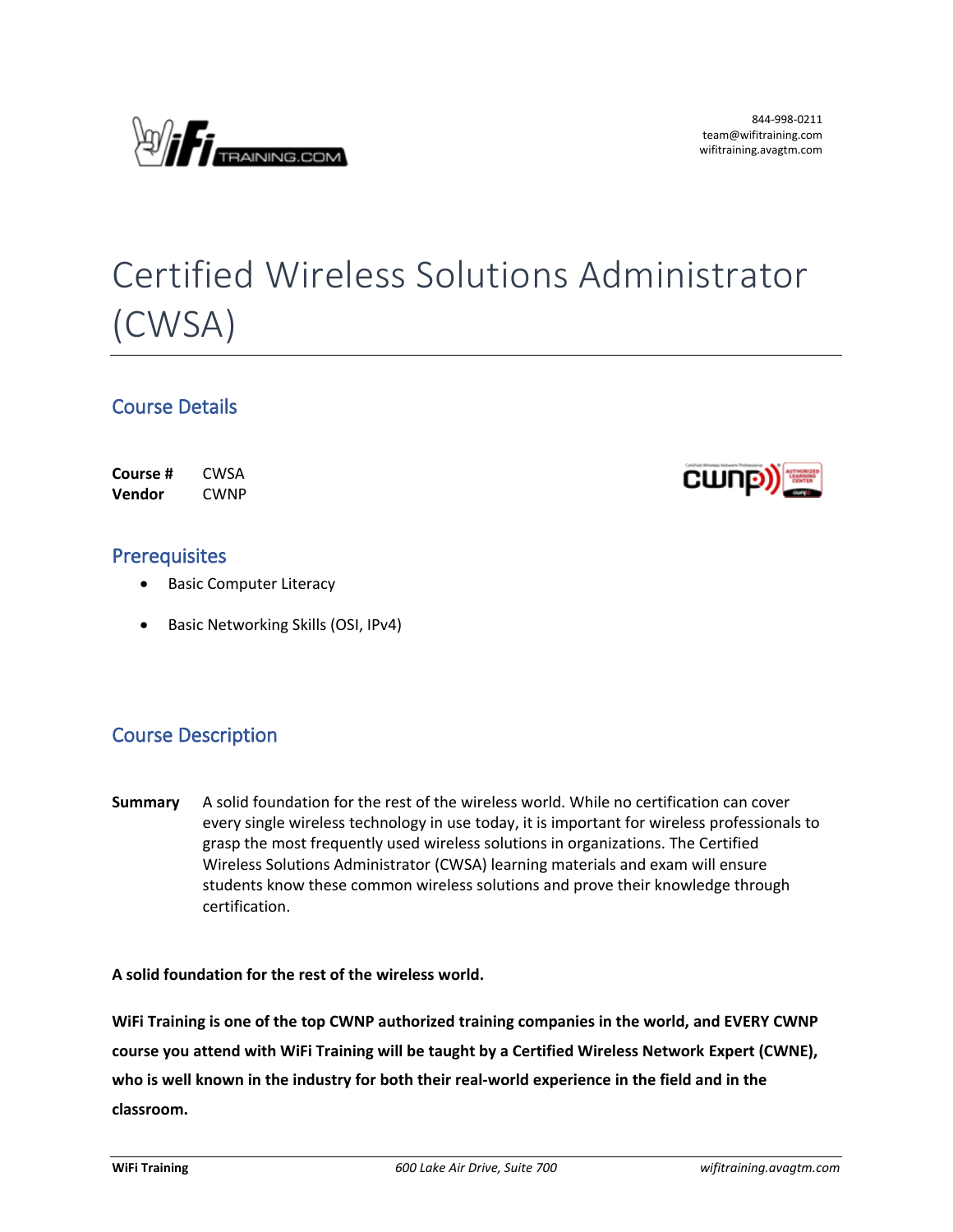While no certification can cover every single wireless technology in use today, it is important for wireless professionals to grasp the most frequently used wireless solutions in organizations. The Certified Wireless Solutions Administrator (CWSA) learning materials and exam will ensure students know these common wireless solutions and prove their knowledge through certification.

CWSA is built upon two decades of historic quality in WLAN (802.11) certifications and begins the extension of CWNP offerings into the non-802.11 wireless solutions:

- Internet of Things (IoT)
- Bluetooth Low Energy (BLE)
- Cellular Solutions (LTE, LTE-U, 5G, CBRS)
- Machine to Machine Communications (M2M)
- Zigbee
- **•** Location Services
- Wired-Side Supporting Technologies
- High-Level Awareness of APIs and Automation/Integration Concepts
- Project and Program Management Specific to Wireless Solutions Projects

## **Course Outline**

**A solid foundation for the rest of the wireless world.**

**WiFi Training is one of the top CWNP authorized training companies in the world, and EVERY CWNP course you attend with WiFi Training will be taught by a Certified Wireless Network Expert (CWNE), who is well known in the industry for both their real-world experience in the field and in the classroom.**

While no certification can cover every single wireless technology in use today, it is important for wireless professionals to grasp the most frequently used wireless solutions in organizations. The Certified Wireless Solutions Administrator (CWSA) learning materials and exam will ensure students know these common wireless solutions and prove their knowledge through certification.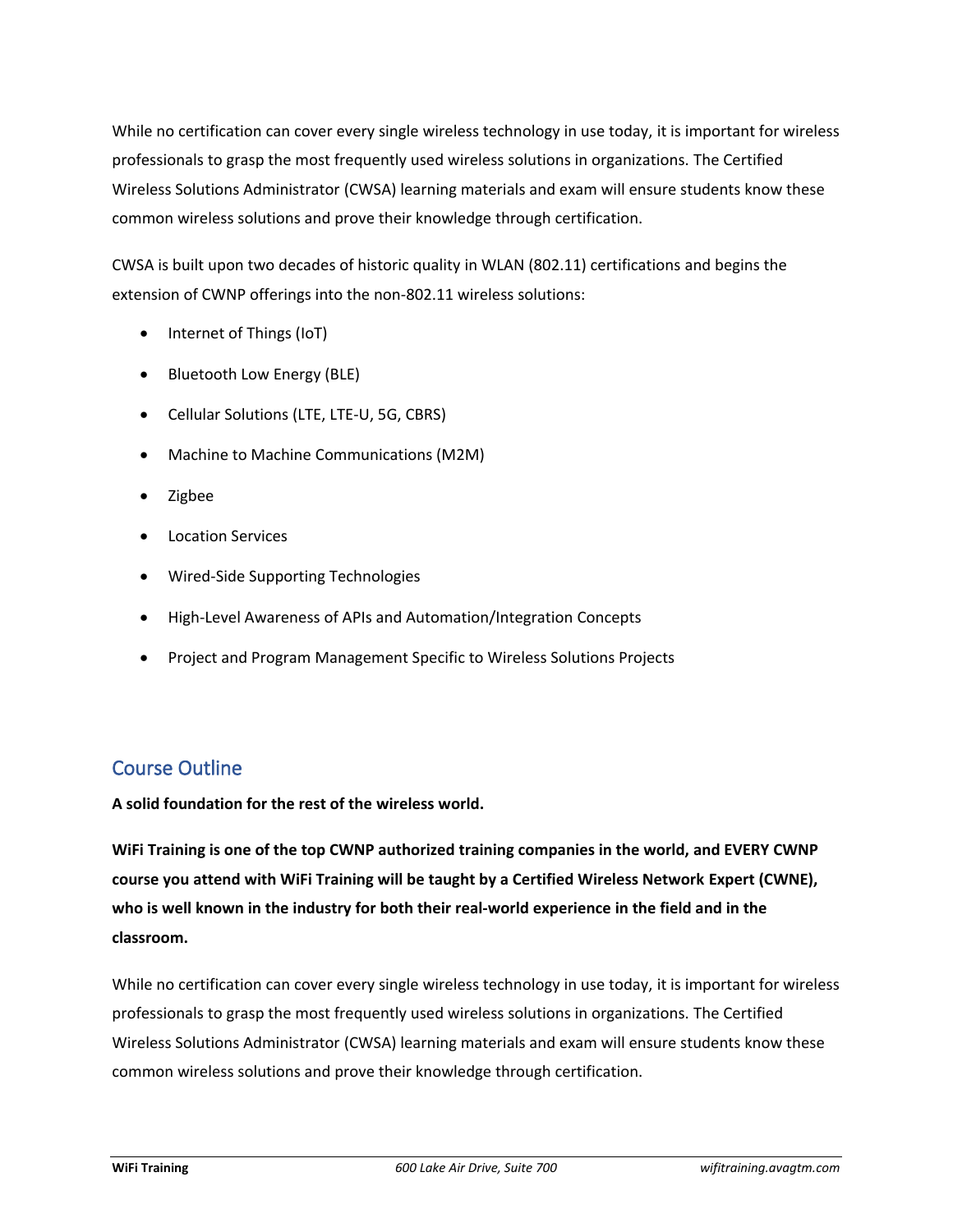CWSA is built upon two decades of historic quality in WLAN (802.11) certifications and begins the extension of CWNP offerings into the non-802.11 wireless solutions:

- Internet of Things (IoT)
- Bluetooth Low Energy (BLE)
- Cellular Solutions (LTE, LTE-U, 5G, CBRS)
- Machine to Machine Communications (M2M)
- Zigbee
- **•** Location Services
- Wired-Side Supporting Technologies
- High-Level Awareness of APIs and Automation/Integration Concepts
- Project and Program Management Specific to Wireless Solutions Projects

#### **Lessons Learned**

**A solid foundation for the rest of the wireless world.**

**WiFi Training is one of the top CWNP authorized training companies in the world, and EVERY CWNP course you attend with WiFi Training will be taught by a Certified Wireless Network Expert (CWNE), who is well known in the industry for both their real-world experience in the field and in the classroom.**

While no certification can cover every single wireless technology in use today, it is important for wireless professionals to grasp the most frequently used wireless solutions in organizations. The Certified Wireless Solutions Administrator (CWSA) learning materials and exam will ensure students know these common wireless solutions and prove their knowledge through certification.

CWSA is built upon two decades of historic quality in WLAN (802.11) certifications and begins the extension of CWNP offerings into the non-802.11 wireless solutions:

- Internet of Things (IoT)
- Bluetooth Low Energy (BLE)